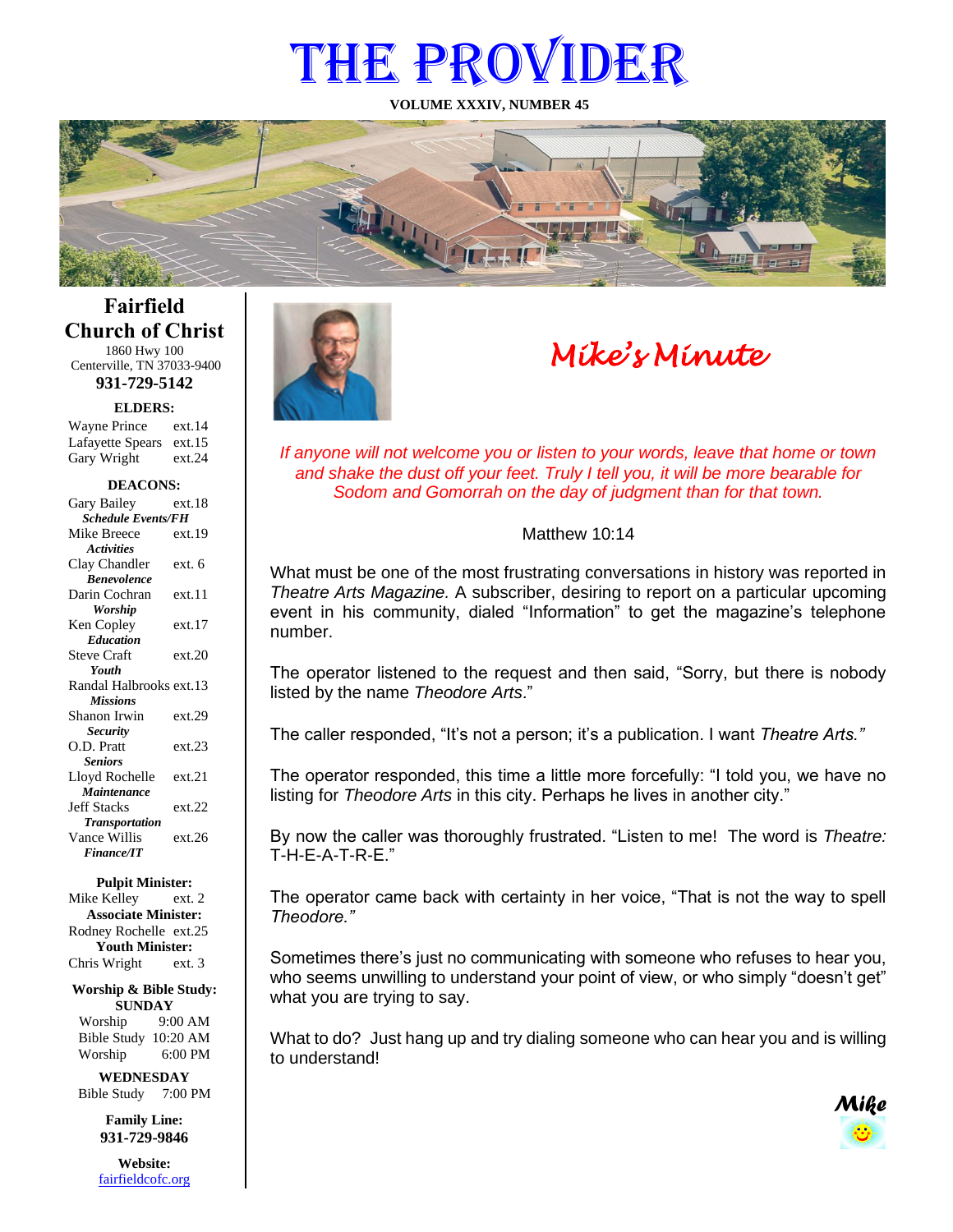

There will be a mission meeting next Wednesday at 6:00 pm in room 104.

The **Golden Agers** will be having their holiday meal November  $18<sup>th</sup>$  in the Fellowship Hall at 6:00 pm. The meal will be catered. Sign up sheets are in both foyers. Please sign up if you plan to attend.

There will be a bridal shower for **Chelley Fowlkes**, bride elect of **Chris Love**, on Sunday November 28<sup>th</sup> from 2-4 in the fellowship hall. All ladies are invited to attend.

Any lady interested in participating in Secret Pal for 2022 and you aren't already involved, please contact Sheila Brady by November 28<sup>th</sup>. Names will be drawn at the Christmas Party on December 4<sup>th</sup>.

We are in need of van drivers!! Please see Jeff Stacks if you would be willing to drive. Men as well as women are asked to help out with this.

Room 103 in the educational wing is now open for use as a nursery for anyone who wishes to take their child there. The service is now being live-streamed to that room for your convenience.

We express our sympathy to the family of **James H. Tidwell** who passed away. He was the uncle of **Steve Craft** and **Debbie Nash**.



Thanks to all who helped with the Halloweenie roast. It was a great success.

Teresa Craft

## RESPONSES

**Boyce Cannon** came forward Sunday morning requesting prayers. Also coming forward was **Bobby C. McCoy** who desired to place membership with the Field Family. We welcome you to our family.



*Members:* Deborah Peery (had successful knee surgery this week), Diane Coates, O.D. Pratt (home again), Dewayne Victory (Veteran's hospital), Carleigh Liddell, Marlin Lawson (had surgery Monday), June Prince, Helen Shanes, Bob James, Kenneth Chandler, Carol Warren, Thomas Haskins, Lou Dickens, Raymond Stoltz, Paul & Noble Victory, James Coates & Harry & Jo Ann Totty.

*Friends & Family:* Greg McCord (St. Thomas Rutherford-pneumonia), Greg Zoller, Floy Lyell, Seth Williams, Elizabeth Dunn, Mike Rhea, Mike & Nancy Bradley, Mike Harvill, Kelley Wilson, Glen England, Isaiah Locke (& family), Jeremy Primm (home), Bobby McCoy, Melvin Roberson, Willie Taylor, Ronald Loveless, Billie Church, Daniel Spears, Harley Parker, Ann Spencer, Thomas Brady, Donald Brady, Rachael Bellis, April Benson (breast cancer), Michael Noonan, Doris Elam, Neil Jobe, Adam Lawson, Evan Boyd, Donna Gaspard, Roman Surra, Anthony & Rita Stacks, McKinley Moore, Jimmy Jenkins, Ruby Church, Carolyn Nash, Kathy Swinford Coleman, Grayson Gunter, Jimmy George & William Dale Nash.

*Life Care:* Hester Moss, Garland Horner, Joyce Cayce

*St. Thomas Hickman Nursing Home:* Barbara Beard, Naomi Bailey

### *Olive Branch Senior Living, Dickson:* Martha Page



The 2021 Relay for Life will be held Saturday, November 13<sup>th</sup> in the Fellowship Hall from 3:00-7:00 pm. Everyone is invited to remember those taken by cancer. Celebrate with the survivors and fight back with those dealing with cancer now.



## **FOR THE RECORD**

| WEEK OF November 7, 2021 |        |
|--------------------------|--------|
| <b>MORNING WORSHIP</b>   | 165    |
| <b>CONTRIBUTION:</b>     | \$5187 |
| 2021 WEEKLY BUDGET       | \$4167 |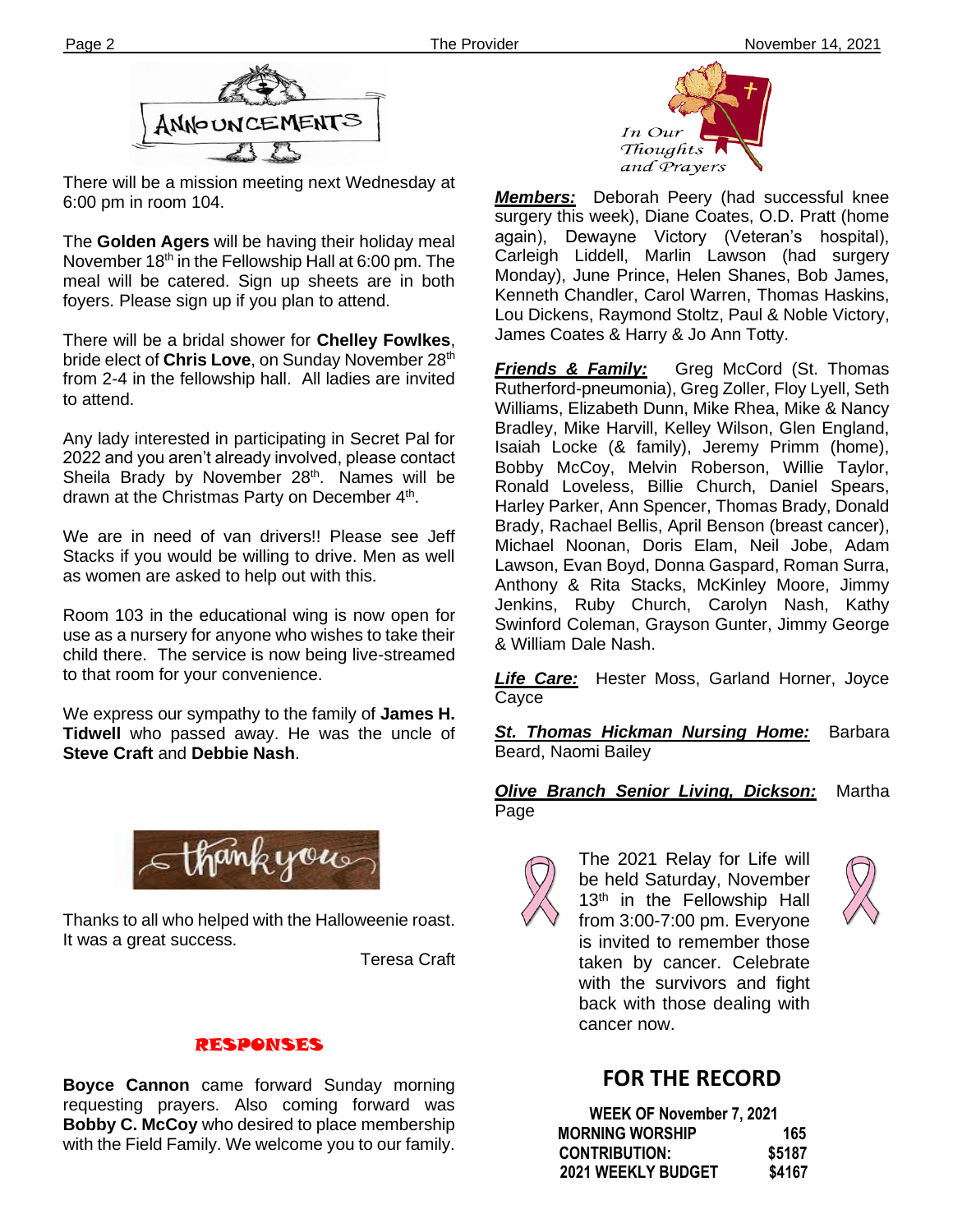

#### **Center Fielders News** "Different Wants"

 I was reading an article about a preacher who worked with prison inmates and he was describing a conversation he had with one of the men who had been converted to the Christian faith. The man said, "Preacher, before I was converted, I did exactly what I wanted to do." He paused for a moment then added, "And you know, I still do exactly what I want to do." The preacher wasn't sure how to respond to this, but then the inmate grinned and said, "But now my wants are exactly different."

 This simple statement accurately describes the new desires in the heart of a truly transformed individual. It is clear to see if someone is truly committed to loving and obeying our Lord for who He is and living an obedient life is also a way that we say thank-you for the gift of mercy and forgiveness that He has extended to us.

 "You don't have to if you don't want to" is an adage that is striking in its simplicity. Do we submit to the laws of the land, the guidelines of our church, the requirements of our parents or our employers, or the teachings of God because we "have to" or because we "want to?"

 Thou shall love the Lord your God with all your heart, soul, mind, and strength is not an unreasonable service for anyone when we consider the cost and the price that Jesus paid to reconcile back to God.

 do you really want? Our Lord has promised us that we will not be over powered by our enemy, the devil, if we deny ourselves and rely on His strength. The choice is yours and it is mine as well. So, the question is: What

*Obey God and watch Him work,*

*Rodney*



 **Nov 14 -** Puppet Show, during evening service in Lift-Off **Nov 16 -** Middle/High School Devo, 6:30-8:30 at FH **Nov 28 -** 3<sup>rd</sup>-5<sup>th</sup> grade Devo, during evening service at FH

## MEN TO SERVE November 14

 **SUNDAY MORNING:**

**Song Leader:** Darin Cochran  **Opening Prayer:** Mike Breece **Scripture Reading:** Keith Harvill  **Scripture: Ephesians 3:20-21 Preside Lord's Supper:** Roy McCoy  **Alternates:** Kenneth Jett, Adam Jude  **Announcements:** Rodney Rochelle  **Closing Prayer:** Jerrie W Barber **Van Driver:** Gary Basford 931-628-0355

## **SUNDAY EVENING:**

**Announcements:** Randal Halbrooks **Scripture Reading:** Jeff Rose  **Scripture: 1 John 4:16 Song Leader:** Jeff Stacks **Opening Prayer:** Wayne Prince **Lord's Supper:** Chris Wright, Boyce Cannon **Closing Prayer:** James Swaw **Van Driver:** Gary Basford 931-628-0355

### **WEDNESDAY NIGHT:**

**Announcements:** Gary Wright **Song Leader:** Gary Basford **Opening Prayer:** Adam Jude **Invitation:** Rodney Rochelle  **Van Driver:** Chris Love 931-994-7855

Now all glory to God, who is able, through his mighty power  $\lambda$  at work within us, to  $\sim$ accomplish infinitely mores than we might ask or think. Glory to him in the church and in Christ Jesus through all generations forever and ever! Amen.

Ephesians 3:20-21 N